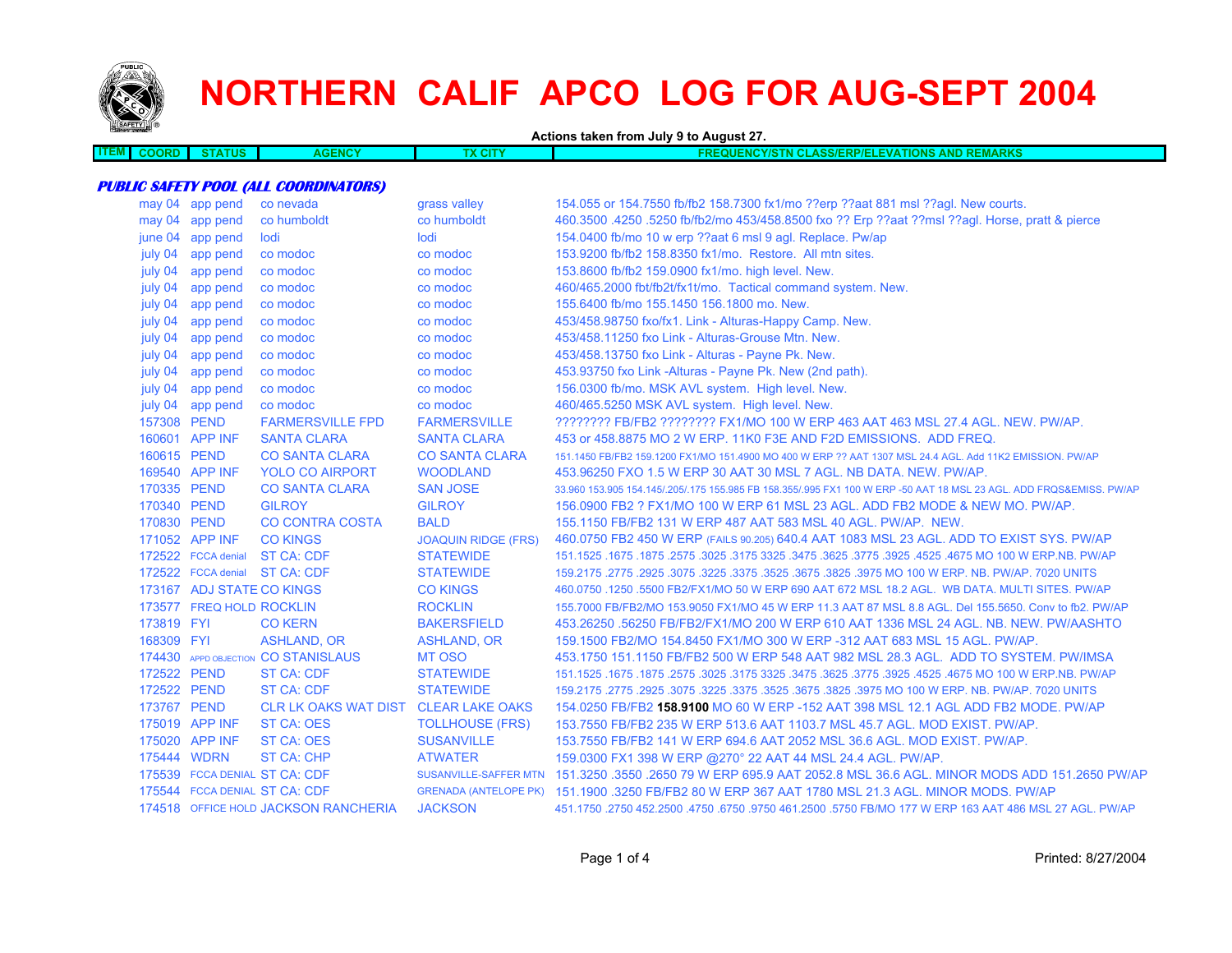|             |                | 175615 FCCA DENIAL ST CA: CDF | <b>SUSANVILLE</b>         | 151.2500 .2800 FB 159.3000 ,3300 .4050 FX1 238 W ERP -146.3 AAT 1387.4 MSL 24.4 AGL. MINOR MODS. PW/AP |
|-------------|----------------|-------------------------------|---------------------------|--------------------------------------------------------------------------------------------------------|
| 176014 APPD |                | <b>CO PLACER</b>              | <b>CO PLACER</b>          | 460/465.53750 MO 5 W ERP NB, 2459 & 2474 MO 2 W ERP. Bomb robot, PW/AP                                 |
| 176330 APPD |                | ST CA: OES                    | <b>WOODLAND</b>           | 159.1350 .1950 FX1 100 W ERP 53.9 AAT 21 MSL 54.9 AGL. MINOR MODS. DEL 33.66 .98 PW/AP                 |
| 176331 APPD |                | ST CA: OES                    | <b>STATEWIDE</b>          | 154.9200 155.4750 FB2T 110 W ERP. PW/AP                                                                |
| 176404 PEND |                | <b>CO PLACER</b>              | LK TAHOE AREA             | 151.0400 151.1150 FB/FB2 155.9100 156.2100 MO 250 W ERP 227 AAT 2283 MSL 27 AGL. YP/AP                 |
| 176409 PEND |                | <b>SANTA ROSA</b>             | <b>SANTA ROSA</b>         | 460/465.0875 6 W ERP -54.9 AAT 24.9 MSL 7 AGL. NEW. PW/AP. IRRIGATION SYS.                             |
|             | 176415 APP INF | ST CA: CDF                    | PINE GROVE (ZION)         | 151.4300 FB/FB2 135 W ERP 304 AAT                                                                      |
| 176419 APPD |                | <b>ST CA: OES</b>             | <b>OROVILLE (BLOOMER)</b> | 153.7550 FB/FB2 204 W ERP 518.2 AAT 914.4 MSL 54.9 AGL. MINOR MODS. PW/AP                              |
| 176421 APPD |                | <b>ST CA: DWR</b>             | <b>OROVILLE (BLOOMER)</b> | 151.2350 FB/FB2 135 W ERP 518.2 AAT 914.4 MSL 54.9 AGL. MINOR MODS. PW/AP                              |
| 176423 APPD |                | <b>ST CA: DOJ</b>             | <b>OROVILLE (BLOOMER)</b> | 154.6800 FB/FB2 135 W ERP 518.2 AAT 914.4 MSL 54.9 AGL. MINOR MODS. PW/AP                              |
| 176435 APPD |                | <b>RED BLUFF</b>              | <b>RED BLUFF</b>          | 155.8200 FB/FB2 158.9550 MO 110 W ERP -15.8 AAT 91 MSL ?? AGL. PW/AASHTO                               |
| 176516 PEND |                | ST CA: CDF                    |                           | PINE GROVE (AMA) ZION 151.1900 151.2650 FB/FB2 170 W ERP 304 AAT 902.2 MSL 43.3 AGL. PW/AP             |
| 176522 APPD |                | ST CA: OES                    | <b>OAKLAND</b>            | 153.7550 FB 154.9800 FX1 100 W ERP -2.7 AAT 9.1 MSL 73.8 AGL. MINOR MODS. PW/AP                        |
|             | 176523 APP INF | <b>ST CA: OES</b>             | <b>VISALIA</b>            | 159.1350 159.1950 FX1 89 W ERP 36.6 AAT 103.6 MSL 30.5 AGL, DEL 33 MHZ, PW/AP,                         |
| 176548 APPD |                | <b>CO SONOMA</b>              | <b>CO SONOMA</b>          | 155.1000 FB/FB2/FB2T/MO 155.8350 FX1/MO 40 W ERP 428 AAT 732 MSL 74 AGL. PW/AP. RESTORE                |
| 176551 PEND |                | <b>CO SANTA CLARA</b>         | <b>CO SANTA CLARA</b>     | 155.7000 156.2100 FB/FB2 110 W ERP 108 AAT 454 MSL 41.5 AGL. MINOR MODS & ADD NB. PW/AP                |
| 176552 APPD |                | <b>SANGER</b>                 | <b>SANGER</b>             | 154.3400 FB2/MO 155.0550 MO 150.8050 FX1/MO 100 W ERP 22.6 AAT 91.4 MSL 46.0 AGL. PW/IMSA.             |
| 176558 PEND |                | <b>CO SANTA CLARA</b>         | <b>CO SANTA CLARA</b>     | 154.2500 FB2 154.1450 MO 158.3550* MO 100 W ERP 108 AAT 454.1 MSL 30.5 AGL. MINOR MODS                 |
| 176568 APPD |                | ST CA: CDF                    | <b>REDDING</b>            | 159.13500 .19500 FX1 63 W ERP 1.8 AAT 153 MSL 21 AGL. MOD EXIST. PW/AP.                                |
| 176570 APPD |                | CO SONOMA                     | CO SONOMA                 | 155,2650 FB 155 W ERP 61.3 AAT 1051 MSL 65.5 AGL, RESTORE, PW/AP                                       |
| 176571 APPD |                | ST CA: CDF                    | <b>GRASS VALLEY</b>       | 151.2800 FB 110 W ERP 176 AAT 953.1 MSL 30.5 AGL. CORRECTS FCC ERROR. PW/AP.                           |
| 176550 APPD |                | ST CA: OES                    | PINE GROVE (MT ZION)      | 153.7550 FB/FB2 148 W ERP 304.2 AAT 902.2 MSL 43.3 AGL. MINOR MOD. PW/AP.                              |
| 176584 APPD |                | ST CA: P&R                    | N COAST HI LEV            | 151.4750 FB/FB2/MO 158.8650 FX1/MO 230 W ERP 741 AAT 48.8 AGL. MINOR MODS. PW/AP                       |
| 176612 APPD |                | <b>CUPERTINO</b>              | <b>CUPERTINO</b>          | 158.9250 FB/MO 55 W ERP -109 AAT 110 MSL 12 AGL. NEW. PW/IMSA                                          |
| 176687 APPD |                | <b>FRESNO</b>                 | <b>FRESNO</b>             | 453.5250 FB/FB2 75 W ERP 82 AAT 90 MSL 72 AGL. ADD TO EXIST. PW/AP.                                    |
| 176688 APPD |                | <b>FRESNO</b>                 | <b>FRESNO</b>             | 453.8000 FB/FB2 75 W ERP 82 AAT 90 MSL 72 AGL. ADD TO EXIST. PW/AP.                                    |
| 176783 APPD |                | <b>REEDLEY</b>                | <b>REEDLEY</b>            | 155.9400 FB/FB2/MO 158.9550 FX1/MO 100 W ERP 33.1 AAT 106.4 MSL 81.1 AGL. MOD EXIST. PW/AP             |
| 176843 APPD |                | <b>MANTECA</b>                | <b>MANTECA</b>            | 458.11250 FXO/FXOT 6 W ERP - 2.5 AAT 43 MSL 5 AGL. IRRIG SYS. PW/AP                                    |
| 176879 APPD |                | <b>PITTSBURG</b>              | <b>PITTSBURG</b>          | 155.8800 FB/MO 100 W ERP -47.6 AAT 46 MSL 17 AGL. RESTORE. PW/AP                                       |
| 176885 APPD |                | ST CA: CHP                    | OROVILLE (BLOOMER)        | 460.4500 FB/FB2 398 W ERP 518.2 AAT 914 MSL 54.9 AGL. MOD EXIST. PW/AP                                 |
| 176899 APPD |                | ST CA: OES                    | OROVILLE (BLOOMER)        | 453.8750 FB/FB2 237 W ERP 518.2 AAT 914 MSL 54.9 AGL. MOD EXIST. PW/AP                                 |
| 176902 APPD |                | ST CA: OES                    | OROVILLE (BLOOMER)        | 154.2200 FB/FB2 187 W ERP 518.2 AAT 914 MSL 54.9 AGL. MOD EXIST. PW/AP                                 |
| 176903 APPD |                | ST CA: CDF                    | OROVILLE (BLOOMER)        | 151.4300 FB/FB2 135 W ERP 518.2 AAT 914 MSL 54.9 AGL. MOD EXIST. PW/AP                                 |
| 176915 APPD |                | ST CA: CDF                    | SUSANVILLE (ROOF)         | 151.1900 .2500 FB/FB2 200 W ERP 627 AAT 2316 MSL 19.8 AGL. ADD .2500 PW/AP                             |
| 176917 APPD |                | ST CA: DOT                    | PINE GROVE (ZION)         | 47.1000 FB 91 W ERP 304.8 AAT 902.2 MSL 43.9 AGL. MOD EXIST. PW/AP                                     |
| 176843 APPD |                | <b>MANTECA</b>                | <b>MANTECA</b>            | 458.1125 FXO/FXOT 6 W ERP - 2.5 AAT 43 MSL 5 AGL. 11K2F1D. PW/AP                                       |
| 176879 APPD |                | <b>PITTSBURG</b>              | <b>PITTSBURG</b>          | 155.8800 FB/MO. RESTORE, EXISTS. PW/AP                                                                 |
| 176966 APPD |                | <b>CO SANTA CLARA</b>         | <b>CO SANTA CLARA</b>     | 151.1450 FB VARIOUS LOCATIONS. PW/AP                                                                   |
| 176967 APPD |                | <b>CO SANTA CLARA</b>         | <b>CO SANTA CLARA</b>     | 151.0550 FB VARIOUS LOCATIONS. PW/AP                                                                   |
| 176969 APPD |                | <b>CO SANTA CLARA</b>         | <b>CO SANTA CLARA</b>     | VARIOS LOC. EXIST FREQS. MINOR MODS. PW/AP                                                             |
| 177038 APPD |                | <b>CO CALAVERAS</b>           | <b>CO CALAVARAS</b>       | 151.0100 .0400 .0550 FB/FB2 155.0850 .9550 .8650 FX1/MO 90 W ERP 637 AAT 1829 MSL 36 AGL. PW/AP        |
| 177067 APPD |                | <b>ST CA: DWR</b>             | <b>MT ZION (AMA)</b>      | 151.2050 FB/FB2 68 W ERP 304 AAT 902.2 MSL 43.3 AGL. NEW TOWER. PW/AP                                  |
| 177147 APPD |                | ST CA: OES                    | <b>SHAFFER MTN (LAS)</b>  | 155.7000 FB/FB2 97 W ERP 709 AAT 2052 MSL 36.6 AAT. MINOR MOD. PW/AP                                   |
| 177161 APPD |                | <b>CO PLACER</b>              | <b>TAHOE CITY</b>         | 155.6700 FX1 10 W ERP -94.3 AAT 1937.6 MSL 25.9 AGL. RELOCATE. PW/AP.                                  |
| 177182 APPD |                | <b>ST CA: CHP</b>             | <b>SALINAS</b>            | 42.3400 .4600 FB 154.6800 .9200 .4600 FB 158 W ERP -315 AAT 18.4 MSL 30.5 AGL. RELOCATE. PW/AP         |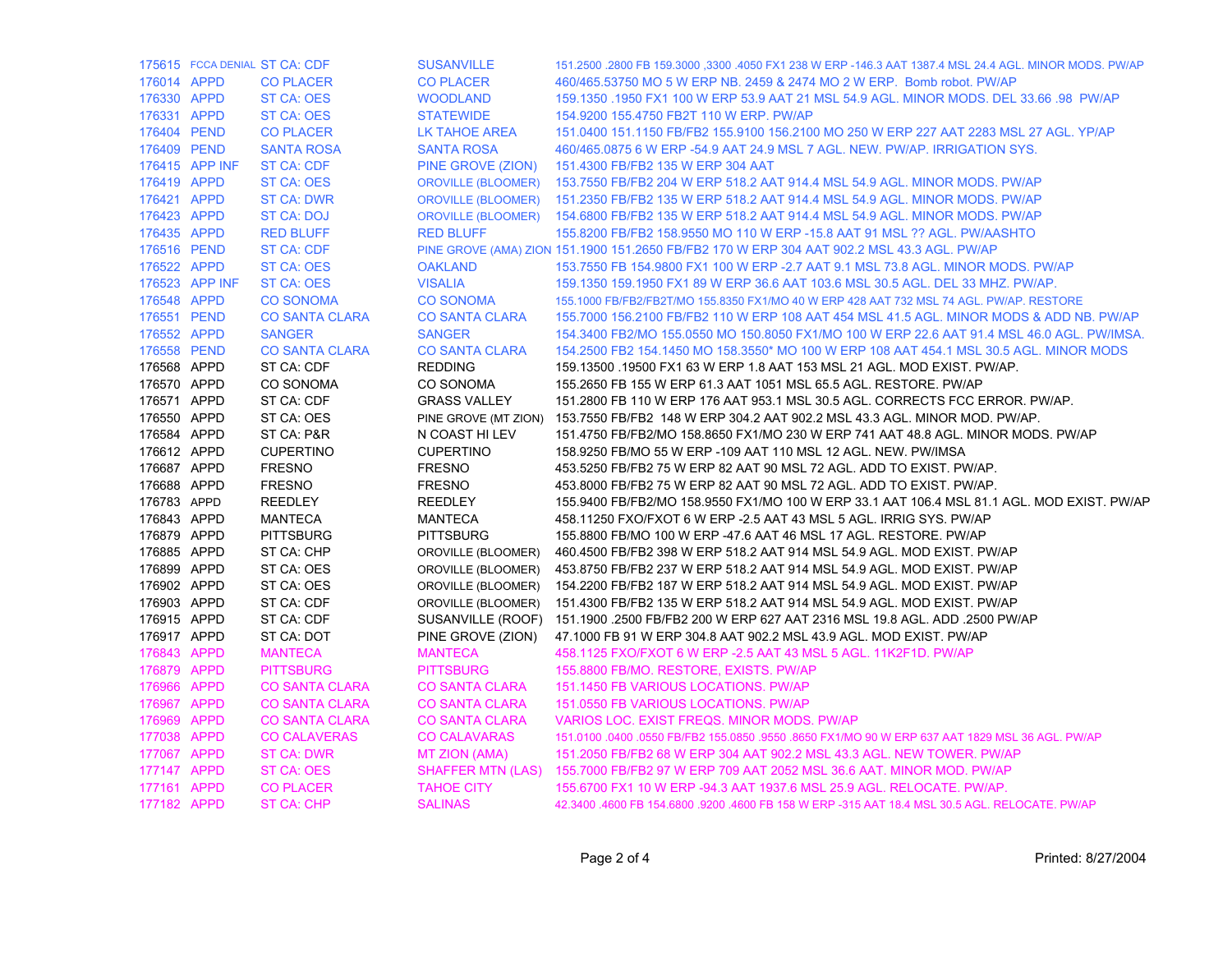| 177185 APPD | <b>CO PLACER</b>   | <b>TAHOE CITY</b>       | 453/458.4250 FB/FB2/FX1/MO -94.3 AAT 1937.6 MSL 25.9 AGL, RELOCATE, PW/AP.                |
|-------------|--------------------|-------------------------|-------------------------------------------------------------------------------------------|
| 177186 APPD | <b>CO SONOMA</b>   |                         | MT BARHAM (S ROSA) 154.17500 FB 57 W ERP 325 AAT 487 MSL 65.5 AGL. MINOR MOD. PW/AP       |
| 177221 APPD | ST CA: CHP         | MT ZION (AMA)           | 42.3400 .5600 FB 63 W ERP 304 AAT 902.2 MSL 43.3 AGL. NEW TOWER, PW/AP                    |
| 177237 APPD | ST CA: CDF         | <b>BLOOMER (BUT)</b>    | 151,2650,3500 FB/FB2 135 W ERP 627 AAT 2316 MSL 19.8 AGL, PW/AP                           |
| 177249 APPD | <b>MARYSVILLE</b>  | <b>MARYSVILLE</b>       | 458,8750 FX1 50 W ERP 6.1 M RULE, PW/AP                                                   |
| 177259 APPD | ST CA: CHP         | <b>BLOOMER (BUT)</b>    | 42.3400 .5000FB 50 W ERP 627 AAT 2316 MSL 19.8 AGL. PW/AP                                 |
| 177305 APPD | ST CA: CDF         | SUGARLOAF (SHA)         | 151.1600 FB/FB2 100 W ERP 410 AAT 1201.5 MSL 10.7 AGL. NEW. PW/AP.                        |
| 177310 APPD | <b>CO MONTEREY</b> | <b>SALINAS</b>          | 155,0850 FB/FB2/MO 153,9650 FX1/MO 50 W ERP -86.1 AAT 86.6 MSL 6.1 AGL, PW/AP             |
| 177310 APPD | <b>CO MONTEREY</b> | <b>SALINAS</b>          | 155,0850 FB/FB2/MO 153,9650 FX1/MO 50 W ERP -86.1 AAT 86.6 MSL 6.1 AGL, PW/AP             |
| 177315 APPD | <b>CO MONTEREY</b> | <b>CO MONTEREY</b>      | 151.1600 .3400 FB/MO 200 W ERP VARIOUS AAT, MSL, AGL. ADD STNS TO EXIST. PW/AP.           |
| 177351 APPD | <b>CO PLACER</b>   | <b>MT ROSE (WASHOE)</b> | 161.8250 .8500 FB/FB2 157.2250 .2500 MO 6 W ERP 1045 AAT 3100 MSL 16.5 AGL. YW/AP.        |
| 177359 APPD | <b>CO PLACER</b>   | MT PLUTO (PLA)          | 161.8250 .8500 FB/FB2 157.2250 .2500 MO 17 W ERP 600.6 AAT 2622 MSL 36.9 AGL, YW/AP,      |
| 177463 PEND | <b>CO SOLANO</b>   | CO SOLANO               | 155.1600 FB/FB2 156.1500 .0900 FX1/MO 100 W ERP ?? AAT ?? MSL ?? AGL. PW/AP               |
| 177514 APPD | ST CA: CHP         | ???                     | 42.1200 .3400 .4600 FB 458.2000 465.3750 FX1 100 W ERP ?? AAT ?? MSL ?? AGL. NEW. PW/AP.  |
| 177616 APPD | ST CA: CHP         |                         | LOMA PRIETA (SCLA) 42.3400 .5400 FB/FB2 100 W ERP 801 AAT 1152.2 MSL 47.2 AGL. NEW. PW/AP |
|             |                    |                         |                                                                                           |

## **470-512 MHz POOL**

nov 02 app pend st ca: oes bay area (coord chnl) ???.???? Fb/fb2/fx1/mo ?? W erp ?? Aat ??msl ??agl. Bay inter-agency intercom.

## **800 MHz PUBLIC SAFETY (GP, YP, GF, YF)**

|             | sept 03 app pend | st ca:dmh                 | coalinga                  | 3 of following: 855,856,857,859,860.4625 GP channels. 112 w erp @ 135°/3° down, 574' msl ? Aat ? Agl |
|-------------|------------------|---------------------------|---------------------------|------------------------------------------------------------------------------------------------------|
| mar 04      | app pend         | co contra costa           | pittsburg                 | 868.41250 fb/fb2 170 w erp 133.5 aat 221 msl 10 agl. Adds to existing sys. Gf/ap                     |
|             | 156156 APP INF   | <b>CHABOT-LOS POSADAS</b> | HAYWARD                   | 858,96250 FB2/MO 65 W ERP ?? AAT 12.1 MSL 10.5 AGL, NEW GP/AP.                                       |
|             | 169880 WDRN      | ST NV: DOT                | <b>OLYMPIC VALLEY</b>     | 856.23750 856.96250 857.96250 FB2C 55 W ERP 325 AAT 2499 MSL 18 AGL, YP/AASHTO.                      |
| 176171      | APPD             | ST CA: DOT                | <b>HOUGH MTN</b>          | 859.76250 FB/FB2/FX1 35 W ERP 842 AAT 2204.3 MSL 18.3 AGL, NEW, GP/AP.                               |
|             | 176408 APP INF   | ST CA: P&R                | PINE GROVE (ZION)         | 856.7375 858.7625 FB/FB2/FX1/MO 184 W ERP 282.9 AAT 902 MSL 43.3 AGL, ADD 2N CHNL MINOR MODS, GP/AP  |
| 176906 APPD |                  | CO SANTA CLARA            | <b>SAN JOSE</b>           | 856/857.43750 FB/FX1 200 W ERP-53 AAT 18.3 MSL 30.5 AGL. STN ADD CORRECTION-NO OTHER MODS. GP.       |
| 176921      | APPD             | ST CA: DOT                | PINE GROVE (ZION)         | 859.9375 FB/FB2 216 W ERP 304.8 AAT 902.2 MSL 43.9 AGL, MOD EXIST, GP/AP                             |
| 176924 APPD |                  | ST CA: DOT                | OAKHURST (DEADWOOD)       | 857/859.7875 FB/FB2/FX1 80 W ERP 575 AAT 1383.8 MSL 30.5 AGL, MOD EXIST, GP/AP                       |
| 177060 APPD |                  | ST CA: DOT                | <b>BLUE RIDGE (TUL)</b>   | 857 73750 FB/FB2 35 W ERP 811 AAT 1745 MSL 24.4 AGL, MINOR MODS, GP/AP                               |
| 177218 APPD |                  | ST CA: P & R              | BLOOMER (BUT)             | 857,93750 FB/FB2 77 W ERP 513 AAT 914.4 MSL 54.9 AGL, RELOCATE TO NEW TWR ADJACENT, GP               |
| 177224 APPD |                  | ST CA: DOT                | <b>SHAFFER</b>            | 856.98750 FB/FB2 73 W ERP 708 AAT 2052.8 MSL 36.6 AGL. RELOCATE TO NEW TWR ADJACENT. GP              |
| 177314 APPD |                  | ST CA: DOT                | BLOOMER (BUT)             | 859,98750 FB/FB2 73 W ERP 513 AAT 914.4 MSL 54.9 AGL. RELOCATE TO NEW TWR ADJACENT, GP               |
| 177316 APPD |                  | CO CONTRA COSTA           | <b>CO CONTRA COSTA</b>    | 867.86250.86750.868.8750 FB/FB2. ADD LOCATIONS, GF/AP                                                |
| 177317 APPD |                  | ST CA: DC                 | <b>BLOOMER (BUT)</b>      | 866.53750 FB/FB2 73 W ERP 513 AAT 914.4 MSL 54.9 AGL. RELOCATE TO NEW TWR ADJACENT. GF               |
| 177319 APPD |                  | ST CA: DC                 | <b>SHAFFER</b>            | 866.53750 FB/FB2 73 W ERP 708 AAT 2052.8 MSL 36.6 AGL. RELOCATE TO NEW TWR ADJACENT. GF              |
| 177362 APPD |                  | ST CA: DOT                | <b>MEADOW LAKES (FRS)</b> | 856.98750 FB/FB2 70 W ERP 557 AAT 1365.5 MSL 22.9 AGL, MINOR MODS, GP/AP                             |
| 177364 APPD |                  | ST CA: DOT                | <b>CONVERSE MTN (FRS)</b> | 857 73750 FB/FB2 50 W ERP 659 AAT 2209 MSL 14.3 AGL, MINOR MODS, GP/AP                               |
| 177379 APPD |                  | ST CA: DOT                | <b>MUSIK MTN (FRS)</b>    | 857,98750 FB/FB2 80 W ERP 553 AAT 2074 MSL 24.4 AGL, MINOR MODS, GP/AP                               |
| 177550 APPD |                  | <b>ST CA: DOT</b>         | <b>SO LAKE TAHOE</b>      | 858,98750 859,73750 38 W ERP -162 AAT 1900 MSL 9.1 AGL, NEW, GP/AP                                   |

**SHOWING THE AOP >40 KM IN HIGH-BAND OR >32 KM UHF REQUIRES ADDITIONAL JUSTIFICATION. Fourteen channels have been adopted by the Commission for low power usage. New systems must use 11K25 emission and show class of station used (FB/FB2/FX0/FX1/MO/FBT). They are: 453/458 .0375, .0625, .0875, .1125, .1375, .8875, .9125, .9375, .9625, .9875 MHz and 460/465 .4875, .5125, .5375, .5625 MHz**